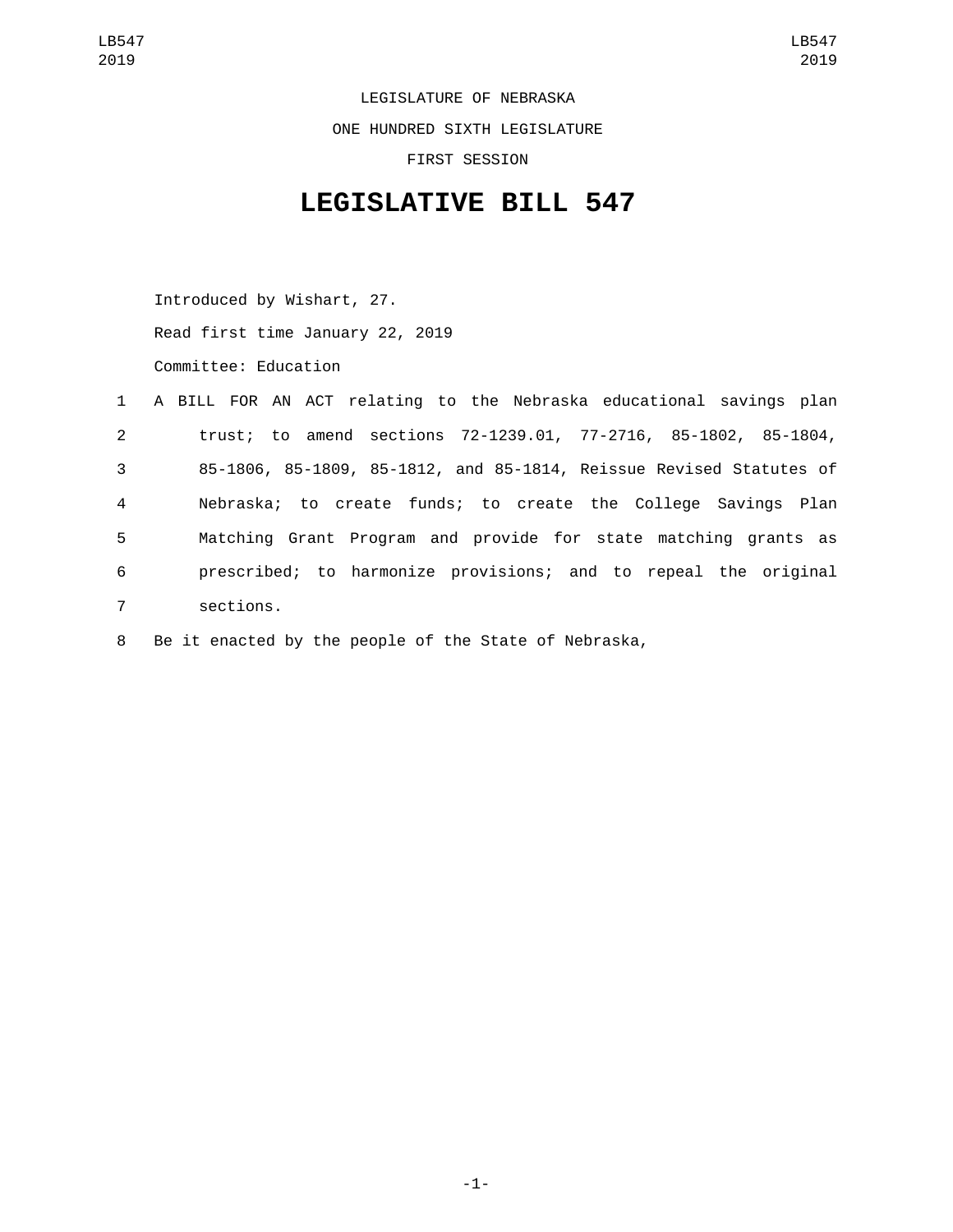Section 1. Section 72-1239.01, Reissue Revised Statutes of Nebraska, 2 is amended to read:

 72-1239.01 (1)(a) The appointed members of the council shall have the responsibility for the investment management of the assets of the retirement systems administered by the Public Employees Retirement Board as provided in section 84-1503, the assets of the Nebraska educational savings plan trust created pursuant to sections 85-1801 to 85-1814 and sections 9 to 11 of this act, the assets of the achieving a better life experience program pursuant to sections 77-1401 to 77-1409, and beginning January 1, 2017, the assets of each retirement system provided for under the Class V School Employees Retirement Act. Except as provided in subsection (4) of this section, the appointed members shall be deemed fiduciaries with respect to the investment of the assets of the retirement systems, of the Nebraska educational savings plan trust, and of the achieving a better life experience program and shall be held to the standard of conduct of a fiduciary specified in subsection (3) of this section. The nonvoting, ex officio members of the council shall not 18 be deemed fiduciaries.

 (b) As fiduciaries, the appointed members of the council and the state investment officer shall discharge their duties with respect to the assets of the retirement systems, of the Nebraska educational savings plan trust, and of the achieving a better life experience program solely in the interests of the members and beneficiaries of the retirement systems or the interests of the participants and beneficiaries of the Nebraska educational savings plan trust and the achieving a better life experience program, as the case may be, for the exclusive purposes of providing benefits to members, members' beneficiaries, participants, and participants' beneficiaries and defraying reasonable expenses incurred within the limitations and according to the powers, duties, and purposes 30 prescribed by law.

(2)(a) The appointed members of the council shall have the

-2-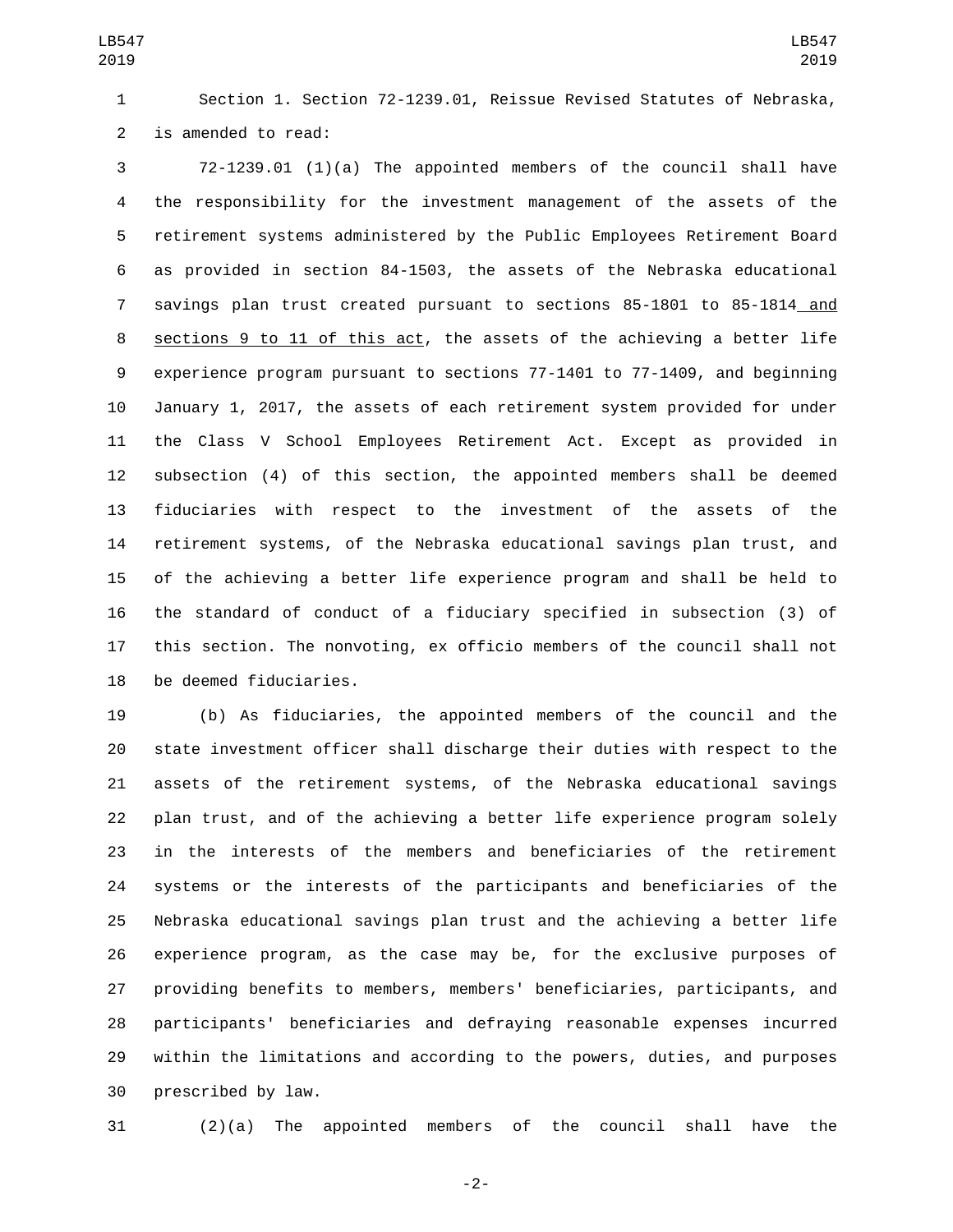responsibility for the investment management of the assets of state funds. The appointed members shall be deemed fiduciaries with respect to the investment of the assets of state funds and shall be held to the standard of conduct of a fiduciary specified in subsection (3) of this section. The nonvoting, ex officio members of the council shall not be 6 deemed fiduciaries.

 (b) As fiduciaries, the appointed members of the council and the state investment officer shall discharge their duties with respect to the assets of state funds solely in the interests of the citizens of the state within the limitations and according to the powers, duties, and 11 purposes prescribed by law.

 (3) The appointed members of the council shall act with the care, skill, prudence, and diligence under the circumstances then prevailing that a prudent person acting in like capacity and familiar with such matters would use in the conduct of an enterprise of a like character and with like aims by diversifying the investments of the assets of the retirement systems, the Nebraska educational savings plan trust, the achieving a better life experience program, and state funds so as to minimize risk of large losses, unless in light of such circumstances it is clearly prudent not to do so. No assets of the retirement systems, the Nebraska educational savings plan trust, or the achieving a better life experience program shall be invested or reinvested if the sole or primary investment objective is for economic development or social purposes or 24 objectives.

 (4) Neither the appointed members of the council nor the state investment officer shall be deemed fiduciaries with respect to investments of the assets of a retirement system provided for under the Class V School Employees Retirement Act made by or on behalf of the board of education as defined in section 79-978 or the board of trustees provided for in section 79-980. Neither the council nor any member thereof nor the state investment officer shall be liable for the action

-3-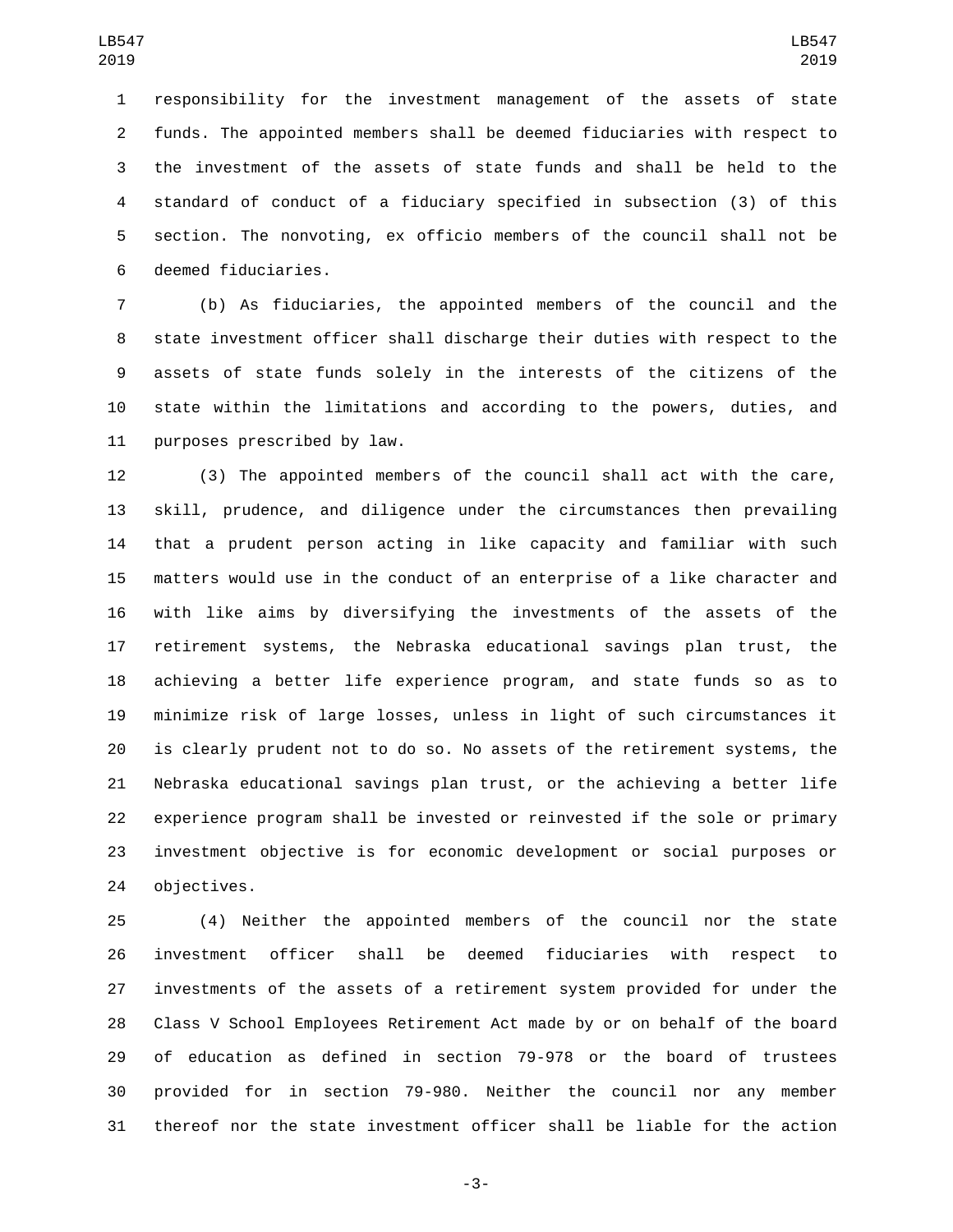or inaction of the board of education or the board of trustees with respect to the investment of the assets of a retirement system provided for under the Class V School Employees Retirement Act, the consequences of any such action or inaction of the board of education or the board of trustees, and any claims, suits, losses, damages, fees, and costs related to such action or inaction or consequences thereof.

 Sec. 2. Section 77-2716, Reissue Revised Statutes of Nebraska, is 8 amended to read:

 77-2716 (1) The following adjustments to federal adjusted gross income or, for corporations and fiduciaries, federal taxable income shall 11 be made for interest or dividends received:

 (a)(i) There shall be subtracted interest or dividends received by the owner of obligations of the United States and its territories and possessions or of any authority, commission, or instrumentality of the United States to the extent includable in gross income for federal income tax purposes but exempt from state income taxes under the laws of the 17 United States; and

 (ii) There shall be subtracted interest received by the owner of obligations of the State of Nebraska or its political subdivisions or authorities which are Build America Bonds to the extent includable in 21 gross income for federal income tax purposes;

 (b) There shall be subtracted that portion of the total dividends and other income received from a regulated investment company which is attributable to obligations described in subdivision (a) of this subsection as reported to the recipient by the regulated investment 26 company;

 (c) There shall be added interest or dividends received by the owner of obligations of the District of Columbia, other states of the United States, or their political subdivisions, authorities, commissions, or instrumentalities to the extent excluded in the computation of gross income for federal income tax purposes except that such interest or

-4-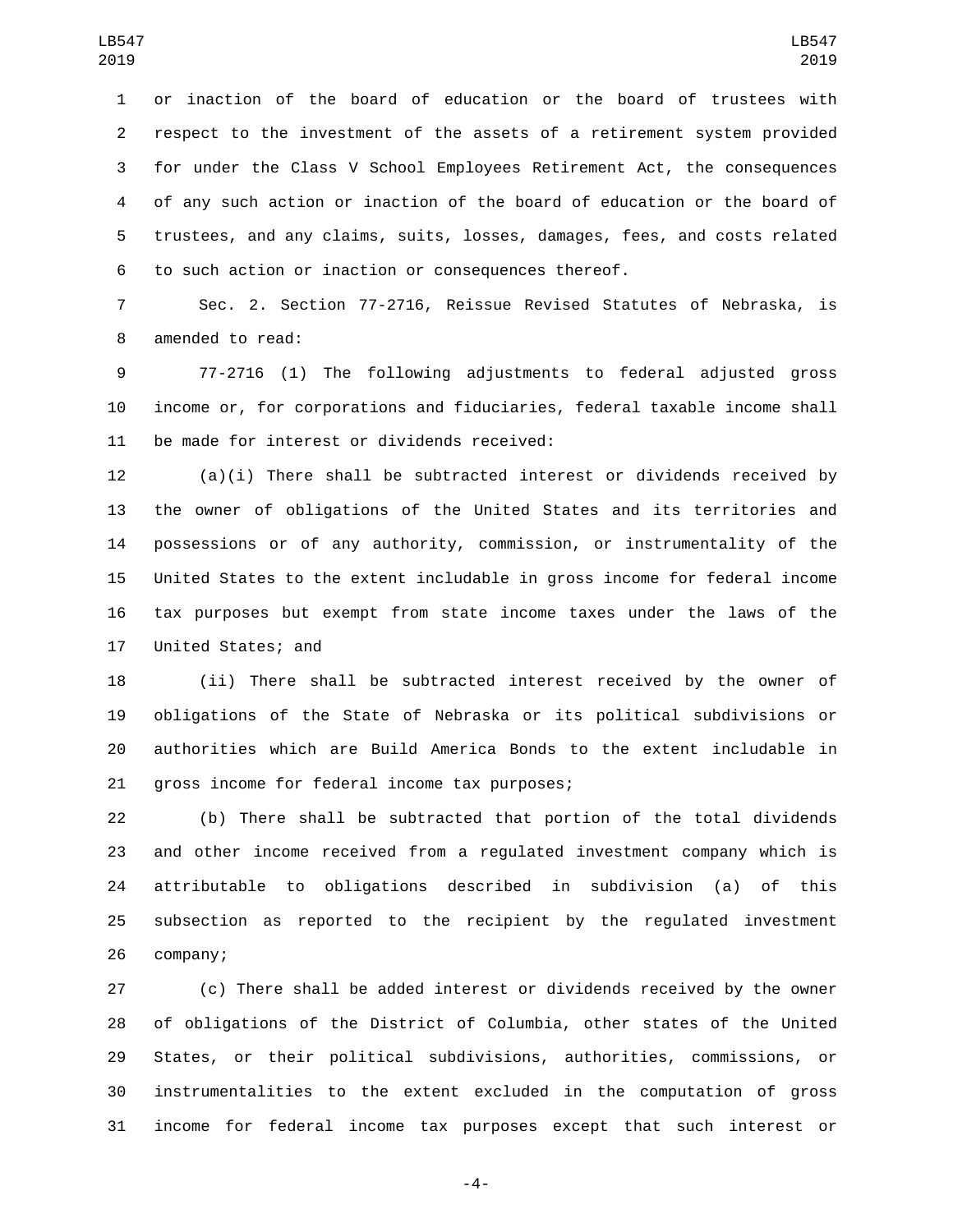dividends shall not be added if received by a corporation which is a regulated investment company;2

 (d) There shall be added that portion of the total dividends and other income received from a regulated investment company which is attributable to obligations described in subdivision (c) of this subsection and excluded for federal income tax purposes as reported to the recipient by the regulated investment company; and

 (e)(i) Any amount subtracted under this subsection shall be reduced by any interest on indebtedness incurred to carry the obligations or securities described in this subsection or the investment in the regulated investment company and by any expenses incurred in the production of interest or dividend income described in this subsection to the extent that such expenses, including amortizable bond premiums, are 14 deductible in determining federal taxable income.

 (ii) Any amount added under this subsection shall be reduced by any expenses incurred in the production of such income to the extent disallowed in the computation of federal taxable income.

 (2) There shall be allowed a net operating loss derived from or connected with Nebraska sources computed under rules and regulations adopted and promulgated by the Tax Commissioner consistent, to the extent possible under the Nebraska Revenue Act of 1967, with the laws of the United States. For a resident individual, estate, or trust, the net operating loss computed on the federal income tax return shall be adjusted by the modifications contained in this section. For a nonresident individual, estate, or trust or for a partial-year resident individual, the net operating loss computed on the federal return shall be adjusted by the modifications contained in this section and any carryovers or carrybacks shall be limited to the portion of the loss 29 derived from or connected with Nebraska sources.

 (3) There shall be subtracted from federal adjusted gross income for all taxable years beginning on or after January 1, 1987, the amount of

-5-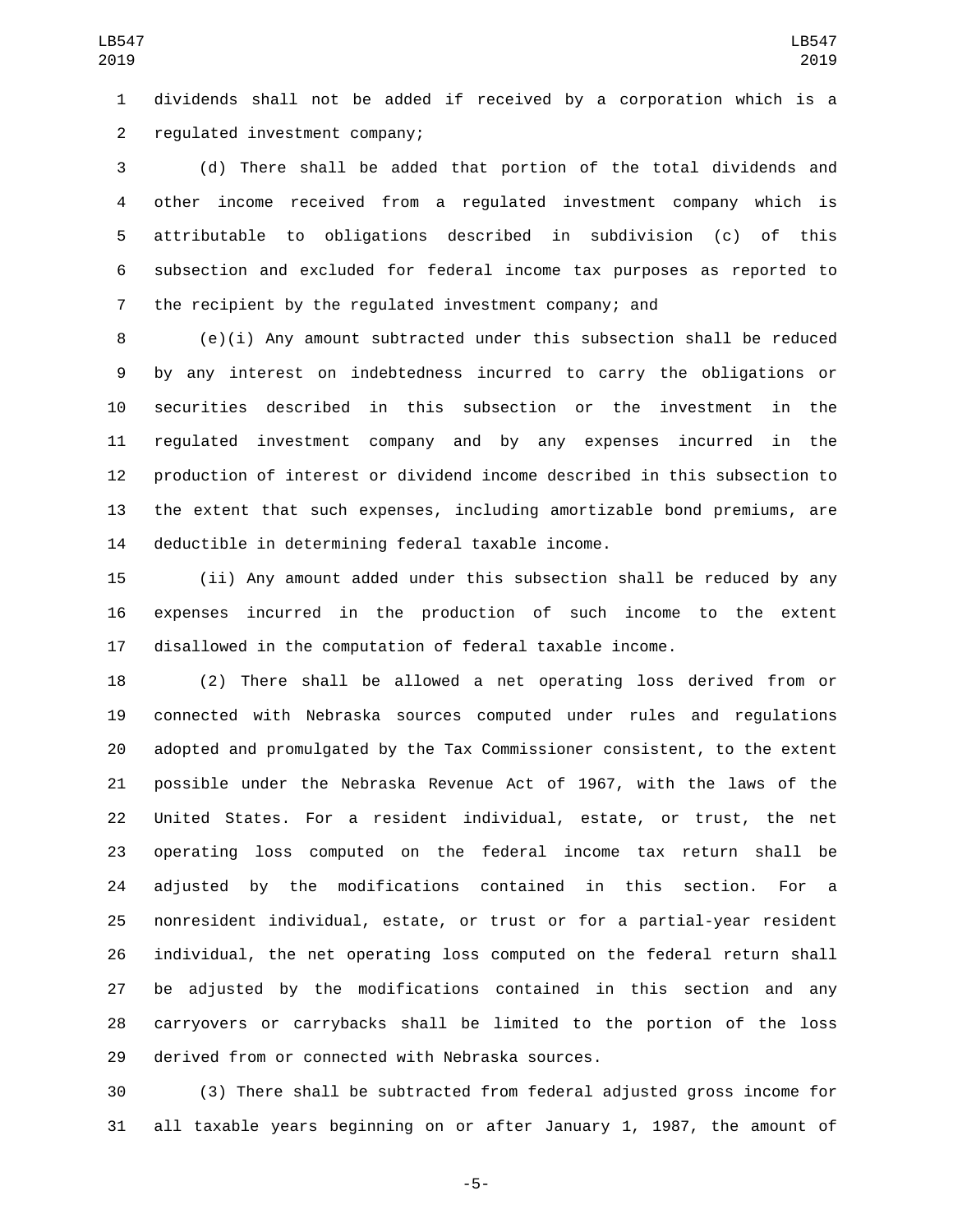any state income tax refund to the extent such refund was deducted under the Internal Revenue Code, was not allowed in the computation of the tax due under the Nebraska Revenue Act of 1967, and is included in federal 4 adjusted gross income.

 (4) Federal adjusted gross income, or, for a fiduciary, federal taxable income shall be modified to exclude the portion of the income or loss received from a small business corporation with an election in effect under subchapter S of the Internal Revenue Code or from a limited liability company organized pursuant to the Nebraska Uniform Limited Liability Company Act that is not derived from or connected with Nebraska 11 sources as determined in section 77-2734.01.

 (5) There shall be subtracted from federal adjusted gross income or, for corporations and fiduciaries, federal taxable income dividends received or deemed to be received from corporations which are not subject 15 to the Internal Revenue Code.

 (6) There shall be subtracted from federal taxable income a portion of the income earned by a corporation subject to the Internal Revenue Code of 1986 that is actually taxed by a foreign country or one of its political subdivisions at a rate in excess of the maximum federal tax rate for corporations. The taxpayer may make the computation for each foreign country or for groups of foreign countries. The portion of the taxes that may be deducted shall be computed in the following manner:

 (a) The amount of federal taxable income from operations within a foreign taxing jurisdiction shall be reduced by the amount of taxes actually paid to the foreign jurisdiction that are not deductible solely because the foreign tax credit was elected on the federal income tax 27 return;

 (b) The amount of after-tax income shall be divided by one minus the maximum tax rate for corporations in the Internal Revenue Code; and

 (c) The result of the calculation in subdivision (b) of this subsection shall be subtracted from the amount of federal taxable income

-6-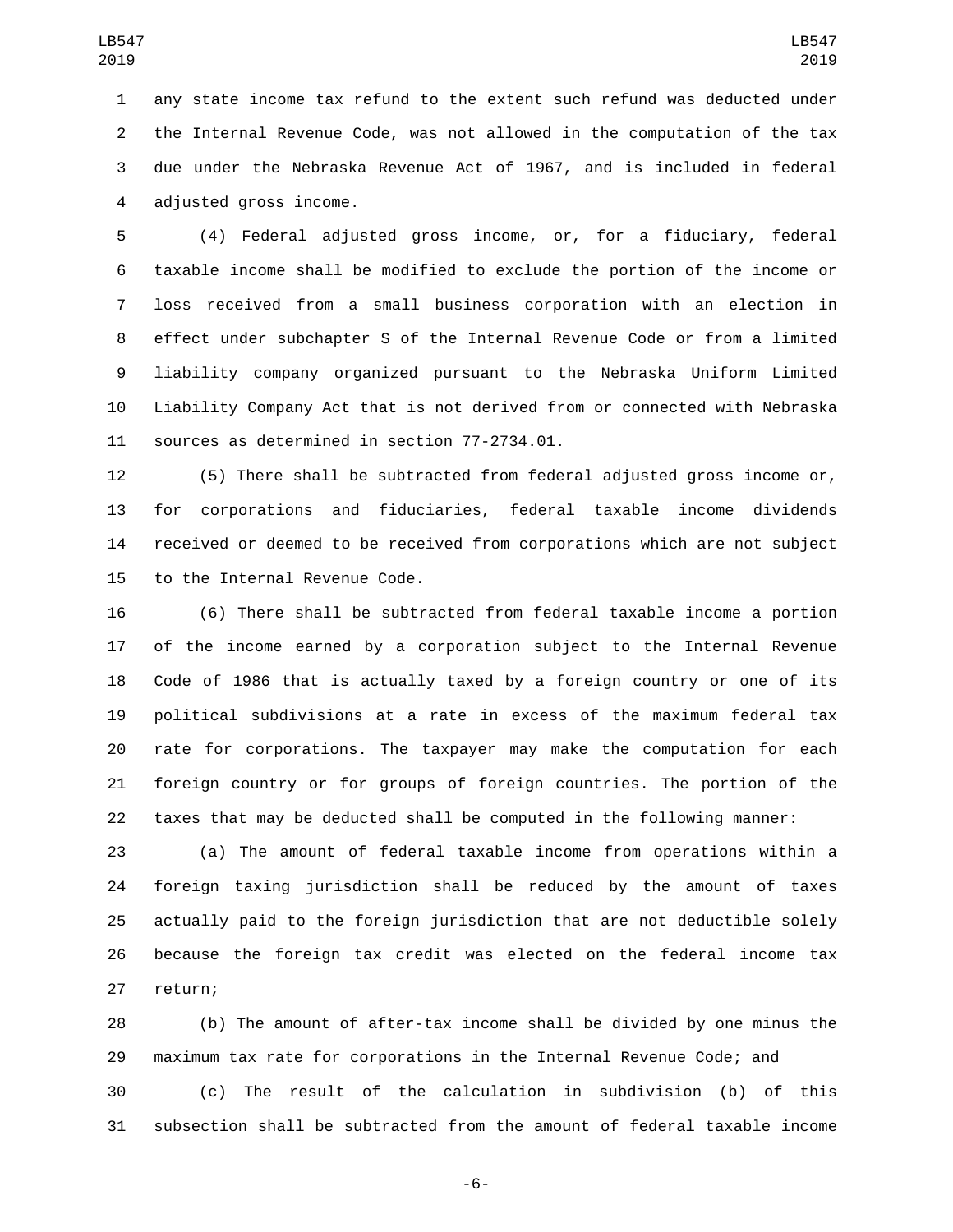used in subdivision (a) of this subsection. The result of such calculation, if greater than zero, shall be subtracted from federal 3 taxable income.

 (7) Federal adjusted gross income shall be modified to exclude any amount repaid by the taxpayer for which a reduction in federal tax is allowed under section 1341(a)(5) of the Internal Revenue Code.

 (8)(a) Federal adjusted gross income or, for corporations and fiduciaries, federal taxable income shall be reduced, to the extent included, by income from interest, earnings, and state contributions received from the Nebraska educational savings plan trust created in sections 85-1801 to 85-1814 and sections 9 to 11 of this act and any account established under the achieving a better life experience program 13 as provided in sections  $77-1401$  to  $77-1409$ .

 (b) Federal adjusted gross income or, for corporations and fiduciaries, federal taxable income shall be reduced by any contributions as a participant in the Nebraska educational savings plan trust or contributions to an account established under the achieving a better life experience program made for the benefit of a beneficiary as provided in sections 77-1401 to 77-1409, to the extent not deducted for federal income tax purposes, but not to exceed five thousand dollars per married filing separate return or ten thousand dollars for any other return. With respect to a qualified rollover within the meaning of section 529 of the Internal Revenue Code from another state's plan, any interest, earnings, and state contributions received from the other state's educational savings plan which is qualified under section 529 of the code shall qualify for the reduction provided in this subdivision. For contributions by a custodian of a custodial account including rollovers from another custodial account, the reduction shall only apply to funds added to the 29 custodial account after January 1, 2014.

 (c) Federal adjusted gross income or, for corporations and fiduciaries, federal taxable income shall be increased by:

-7-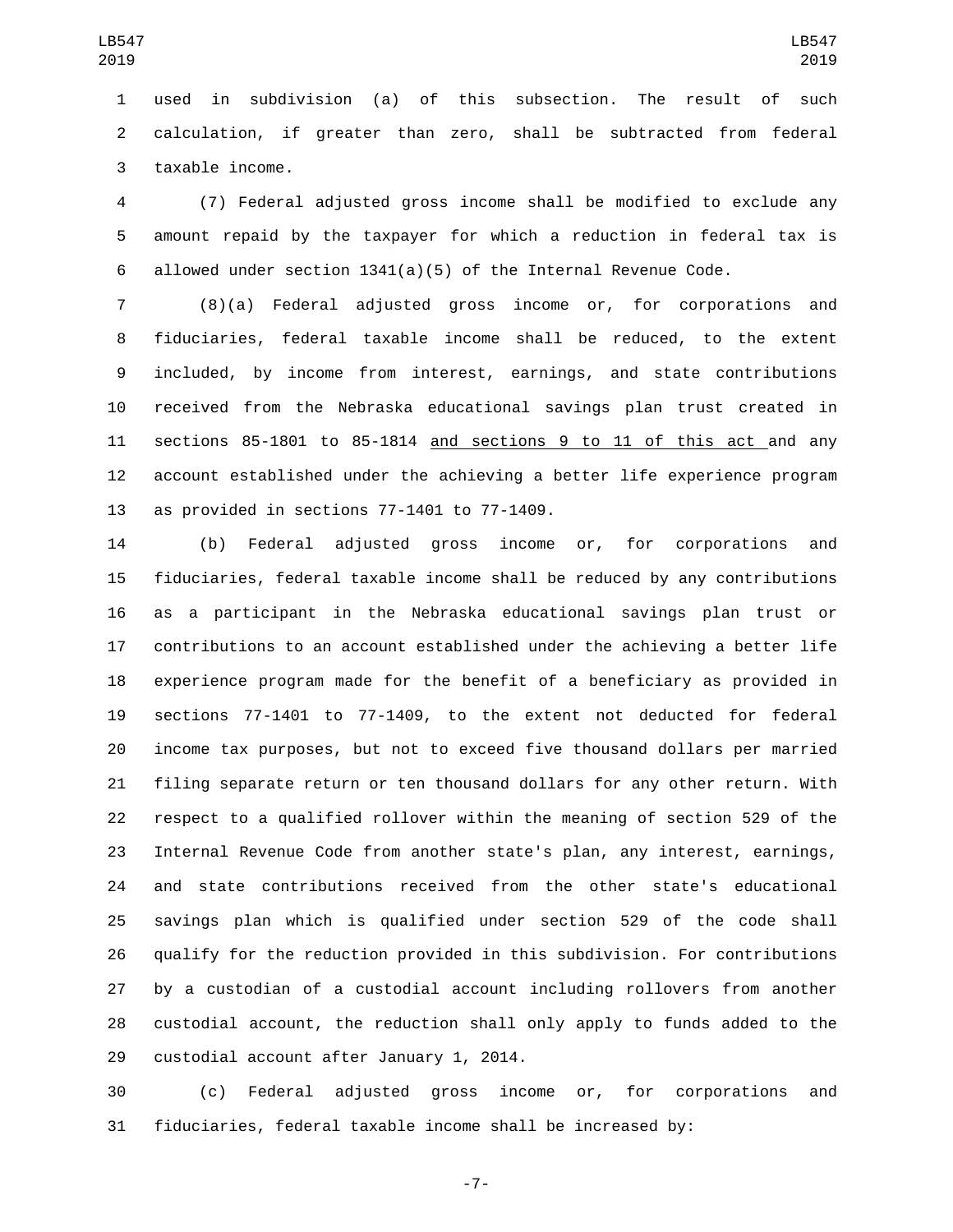(i) The amount resulting from the cancellation of a participation agreement refunded to the taxpayer as a participant in the Nebraska educational savings plan trust to the extent previously deducted under 4 subdivision (8)(b) of this section; and

 (ii) The amount of any withdrawals by the owner of an account established under the achieving a better life experience program as provided in sections 77-1401 to 77-1409 for nonqualified expenses to the extent previously deducted under subdivision (8)(b) of this section.

 (9)(a) For income tax returns filed after September 10, 2001, for taxable years beginning or deemed to begin before January 1, 2006, under the Internal Revenue Code of 1986, as amended, federal adjusted gross income or, for corporations and fiduciaries, federal taxable income shall be increased by eighty-five percent of any amount of any federal bonus depreciation received under the federal Job Creation and Worker Assistance Act of 2002 or the federal Jobs and Growth Tax Act of 2003, under section 168(k) or section 1400L of the Internal Revenue Code of 1986, as amended, for assets placed in service after September 10, 2001, 18 and before December 31, 2005.

 (b) For a partnership, limited liability company, cooperative, including any cooperative exempt from income taxes under section 521 of the Internal Revenue Code of 1986, as amended, limited cooperative association, subchapter S corporation, or joint venture, the increase shall be distributed to the partners, members, shareholders, patrons, or beneficiaries in the same manner as income is distributed for use against 25 their income tax liabilities.

 (c) For a corporation with a unitary business having activity both inside and outside the state, the increase shall be apportioned to Nebraska in the same manner as income is apportioned to the state by 29 section 77-2734.05.

 (d) The amount of bonus depreciation added to federal adjusted gross income or, for corporations and fiduciaries, federal taxable income by

-8-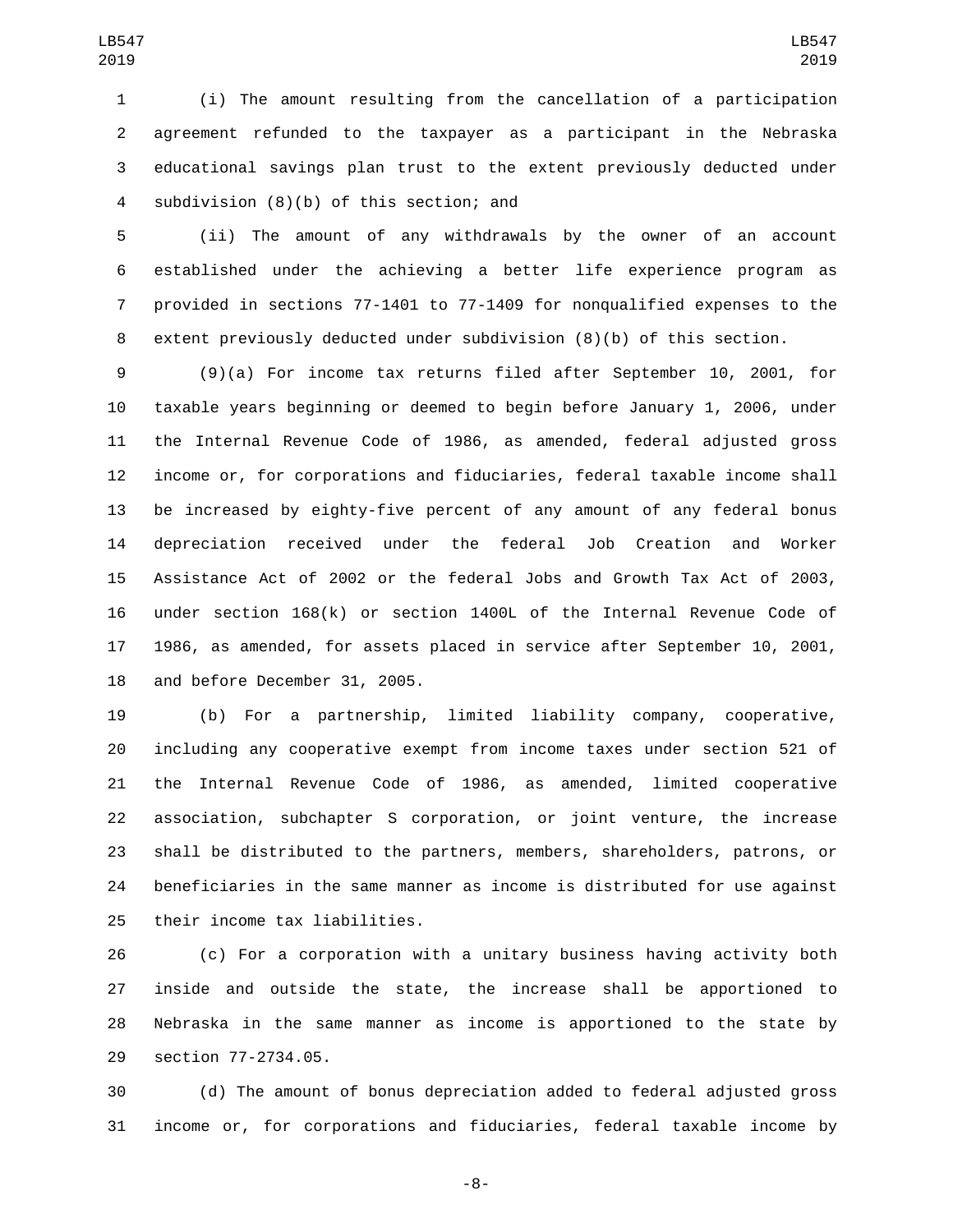this subsection shall be subtracted in a later taxable year. Twenty percent of the total amount of bonus depreciation added back by this subsection for tax years beginning or deemed to begin before January 1, 2003, under the Internal Revenue Code of 1986, as amended, may be subtracted in the first taxable year beginning or deemed to begin on or after January 1, 2005, under the Internal Revenue Code of 1986, as amended, and twenty percent in each of the next four following taxable years. Twenty percent of the total amount of bonus depreciation added back by this subsection for tax years beginning or deemed to begin on or after January 1, 2003, may be subtracted in the first taxable year beginning or deemed to begin on or after January 1, 2006, under the Internal Revenue Code of 1986, as amended, and twenty percent in each of 13 the next four following taxable years.

 (10) For taxable years beginning or deemed to begin on or after January 1, 2003, and before January 1, 2006, under the Internal Revenue Code of 1986, as amended, federal adjusted gross income or, for corporations and fiduciaries, federal taxable income shall be increased by the amount of any capital investment that is expensed under section 179 of the Internal Revenue Code of 1986, as amended, that is in excess of twenty-five thousand dollars that is allowed under the federal Jobs and Growth Tax Act of 2003. Twenty percent of the total amount of expensing added back by this subsection for tax years beginning or deemed to begin on or after January 1, 2003, may be subtracted in the first taxable year beginning or deemed to begin on or after January 1, 2006, under the Internal Revenue Code of 1986, as amended, and twenty percent in each of the next four following tax years.

 (11)(a) For taxable years beginning or deemed to begin before January 1, 2018, under the Internal Revenue Code of 1986, as amended, federal adjusted gross income shall be reduced by contributions, up to two thousand dollars per married filing jointly return or one thousand dollars for any other return, and any investment earnings made as a

-9-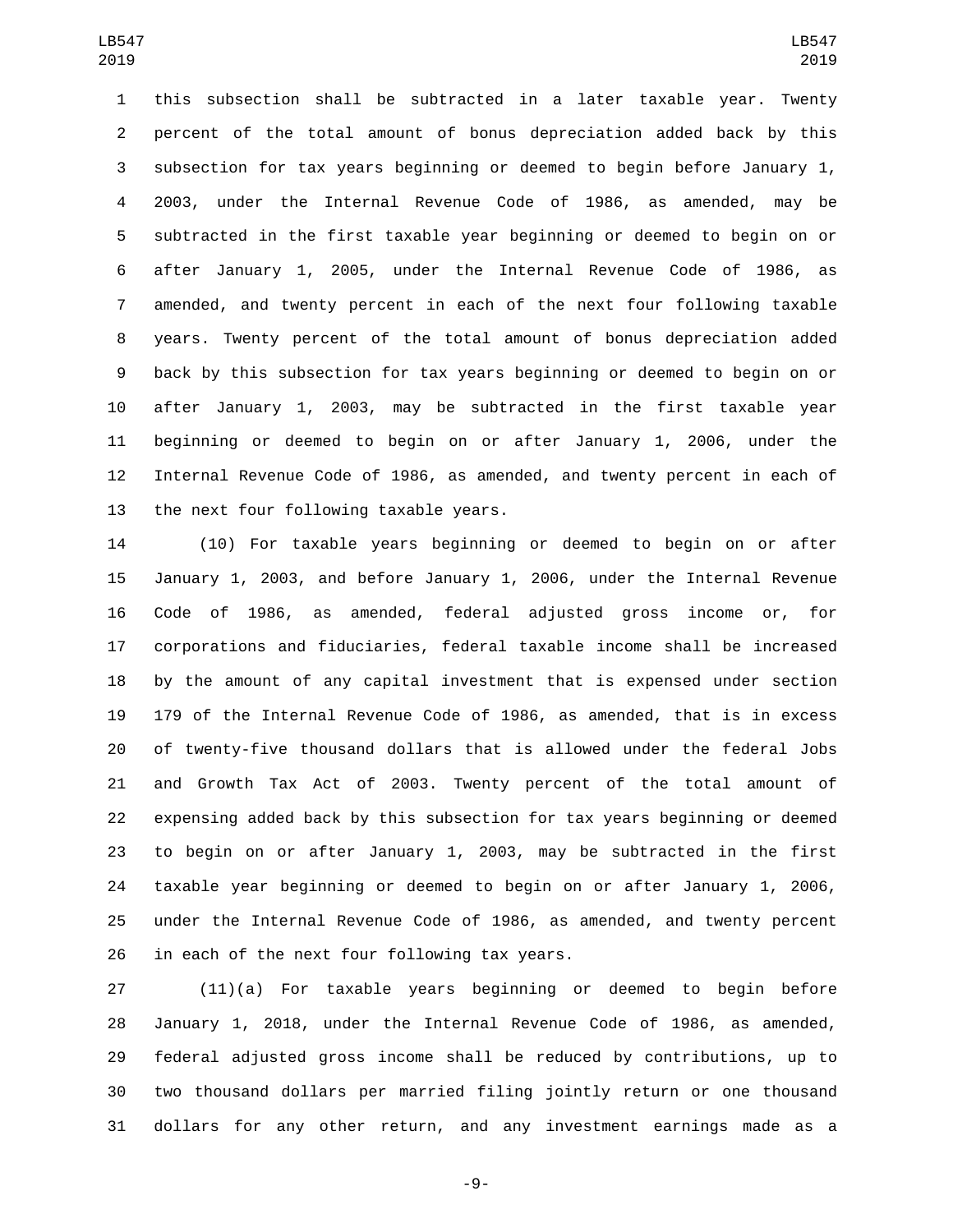participant in the Nebraska long-term care savings plan under the Long- Term Care Savings Plan Act, to the extent not deducted for federal income 3 tax purposes.

 (b) For taxable years beginning or deemed to begin before January 1, 2018, under the Internal Revenue Code of 1986, as amended, federal adjusted gross income shall be increased by the withdrawals made as a participant in the Nebraska long-term care savings plan under the act by a person who is not a qualified individual or for any reason other than transfer of funds to a spouse, long-term care expenses, long-term care insurance premiums, or death of the participant, including withdrawals made by reason of cancellation of the participation agreement, to the extent previously deducted as a contribution or as investment earnings.

 (12) There shall be added to federal adjusted gross income for individuals, estates, and trusts any amount taken as a credit for franchise tax paid by a financial institution under sections 77-3801 to 77-3807 as allowed by subsection (5) of section 77-2715.07.

 (13)(a) For taxable years beginning or deemed to begin on or after January 1, 2015, under the Internal Revenue Code of 1986, as amended, federal adjusted gross income shall be reduced by the amount received as benefits under the federal Social Security Act which are included in the 21 federal adjusted gross income if:

 (i) For taxpayers filing a married filing joint return, federal adjusted gross income is fifty-eight thousand dollars or less; or

 (ii) For taxpayers filing any other return, federal adjusted gross 25 income is forty-three thousand dollars or less.

 (b) For taxable years beginning or deemed to begin on or after January 1, 2020, under the Internal Revenue Code of 1986, as amended, the Tax Commissioner shall adjust the dollar amounts provided in subdivisions  $(13)(a)(i)$  and  $(ii)$  of this section by the same percentage used to adjust individual income tax brackets under subsection (3) of section 31 77-2715.03.

-10-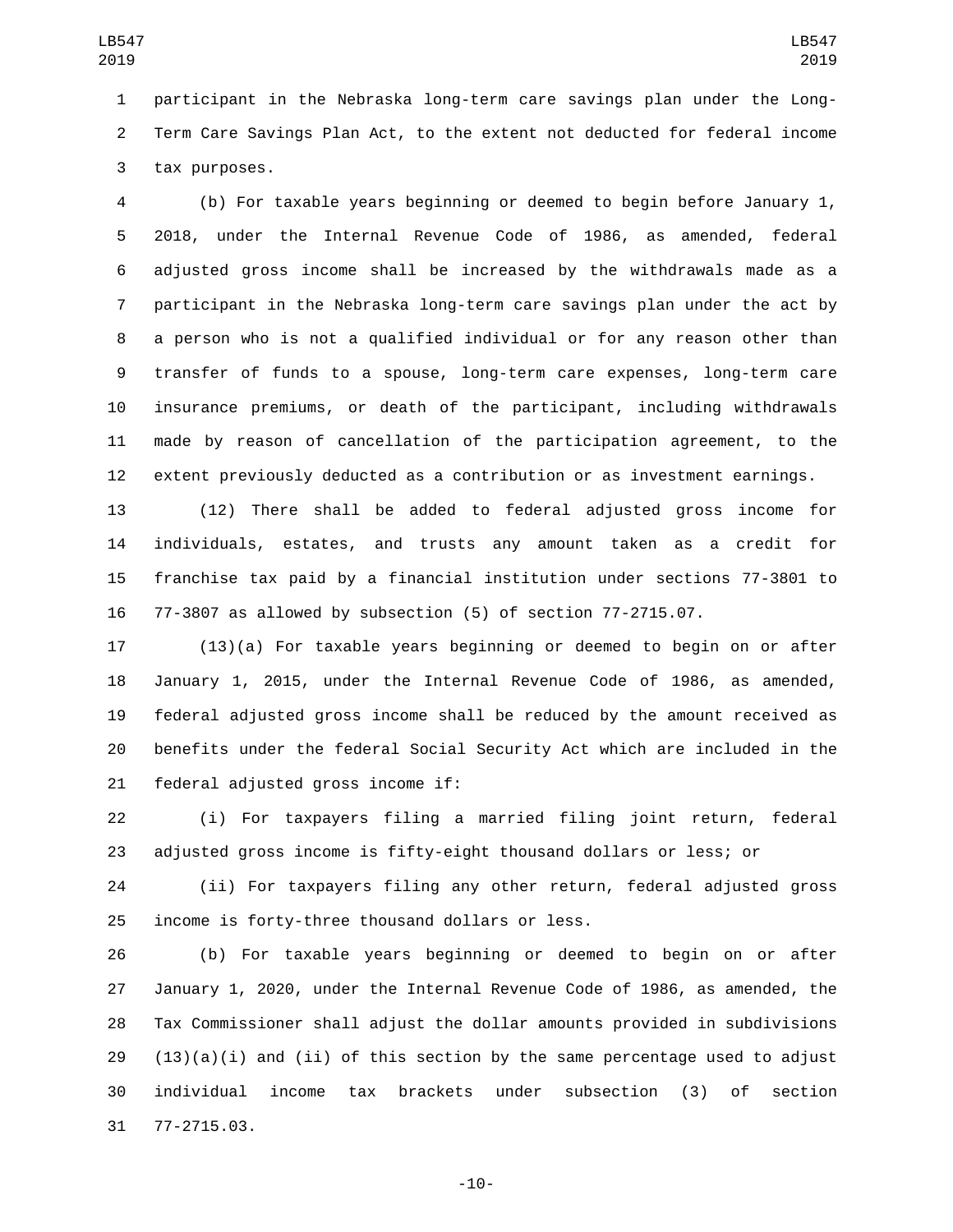(14) For taxable years beginning or deemed to begin on or after January 1, 2015, under the Internal Revenue Code of 1986, as amended, an individual may make a one-time election within two calendar years after the date of his or her retirement from the military to exclude income received as a military retirement benefit by the individual to the extent included in federal adjusted gross income and as provided in this subsection. The individual may elect to exclude forty percent of his or her military retirement benefit income for seven consecutive taxable years beginning with the year in which the election is made or may elect to exclude fifteen percent of his or her military retirement benefit income for all taxable years beginning with the year in which he or she turns sixty-seven years of age. For purposes of this subsection, military retirement benefit means retirement benefits that are periodic payments attributable to service in the uniformed services of the United States for personal services performed by an individual prior to his or her 16 retirement.

 Sec. 3. Section 85-1802, Reissue Revised Statutes of Nebraska, is 18 amended to read:

 85-1802 For purposes of sections 85-1801 to 85-1814 and sections 9 to 11 of this act:

 (1) Administrative fund means the College Savings Plan 22 Administrative Fund created in section 85-1807;

 (2) Beneficiary means the individual designated by a participation agreement to benefit from advance payments of qualified higher education 25 expenses on behalf of the beneficiary;

 (3) Benefits means the payment of qualified higher education expenses on behalf of a beneficiary by the Nebraska educational savings plan trust during the beneficiary's attendance at an eligible educational 29 institution;

 (4) Eligible educational institution means an institution described in 20 U.S.C. 1088 which is eligible to participate in a program under

-11-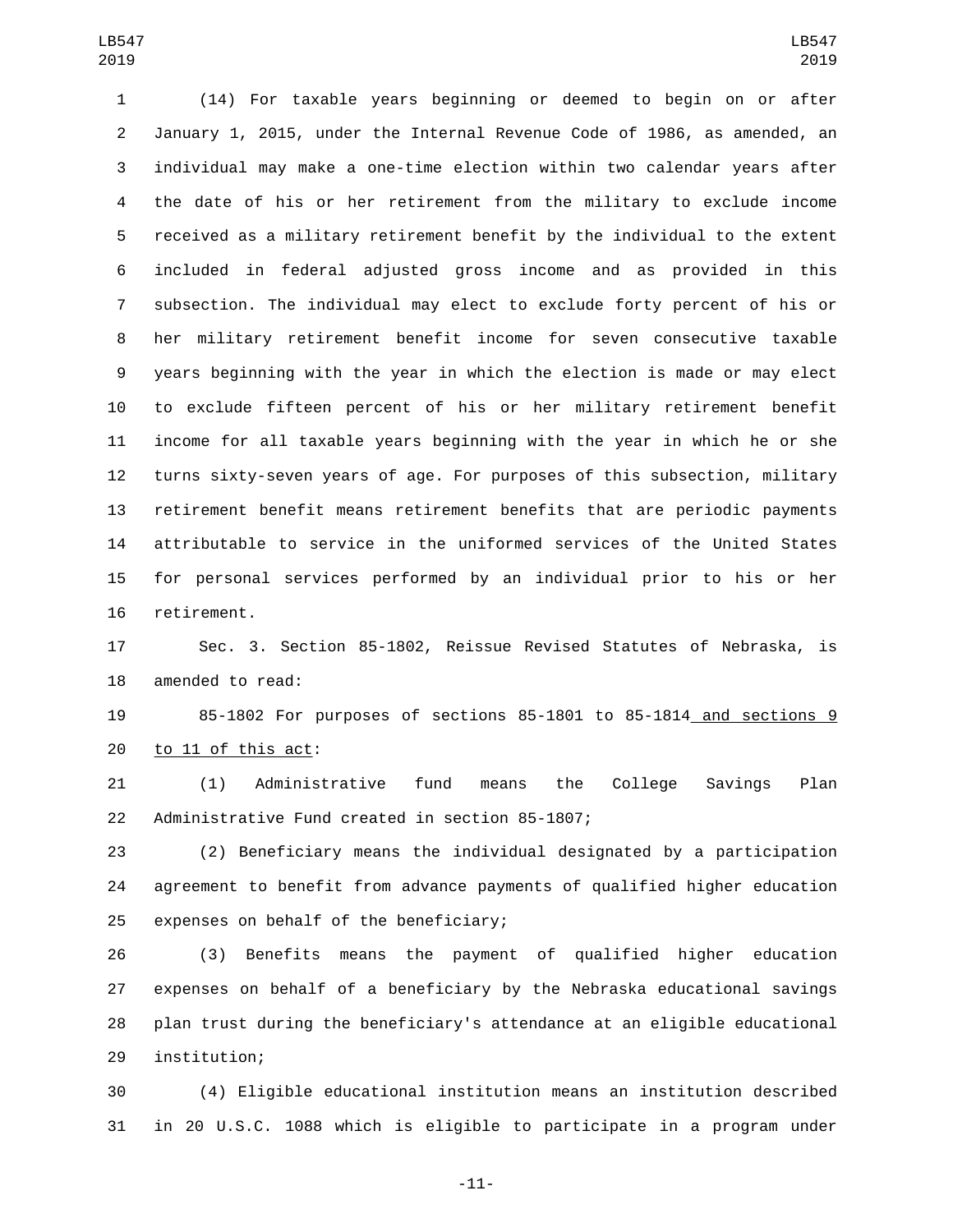Title IV of the federal Higher Education Act of 1965;

 (5) Expense fund means the College Savings Plan Expense Fund created 3 in section 85-1807;

 (6) Nebraska educational savings plan trust means the trust created 5 in section 85-1804;

 (7) Nonqualified withdrawal refers to (a) a distribution from an account to the extent it is not used to pay the qualified higher education expenses of the beneficiary or (b) a qualified rollover permitted by section 529 of the Internal Revenue Code where the funds are transferred to a qualified tuition program sponsored by another state or 11 entity;

 (8) Participant or account owner means an individual, an individual's legal representative, or any other legal entity authorized to establish a savings account under section 529 of the Internal Revenue Code who has entered into a participation agreement for the advance payment of qualified higher education expenses on behalf of a beneficiary. For purposes of section 77-2716, as to contributions by a custodian to a custodial account established pursuant to the Nebraska Uniform Transfers to Minors Act or similar law in another state, which account has been established under a participation agreement, participant includes the parent or guardian of a minor, which parent or guardian is 22 also the custodian of the account;

 (9) Participation agreement means an agreement between a participant and the Nebraska educational savings plan trust entered into under sections 85-1801 to 85-1814 and sections 9 to 11 of this act;

 (10) Program fund means the College Savings Plan Program Fund 27 created in section 85-1807;

 (11) Qualified higher education expenses means the certified costs of tuition and fees, books, supplies, and equipment required for enrollment or attendance at an eligible educational institution. Reasonable room and board expenses, based on the minimum amount

-12-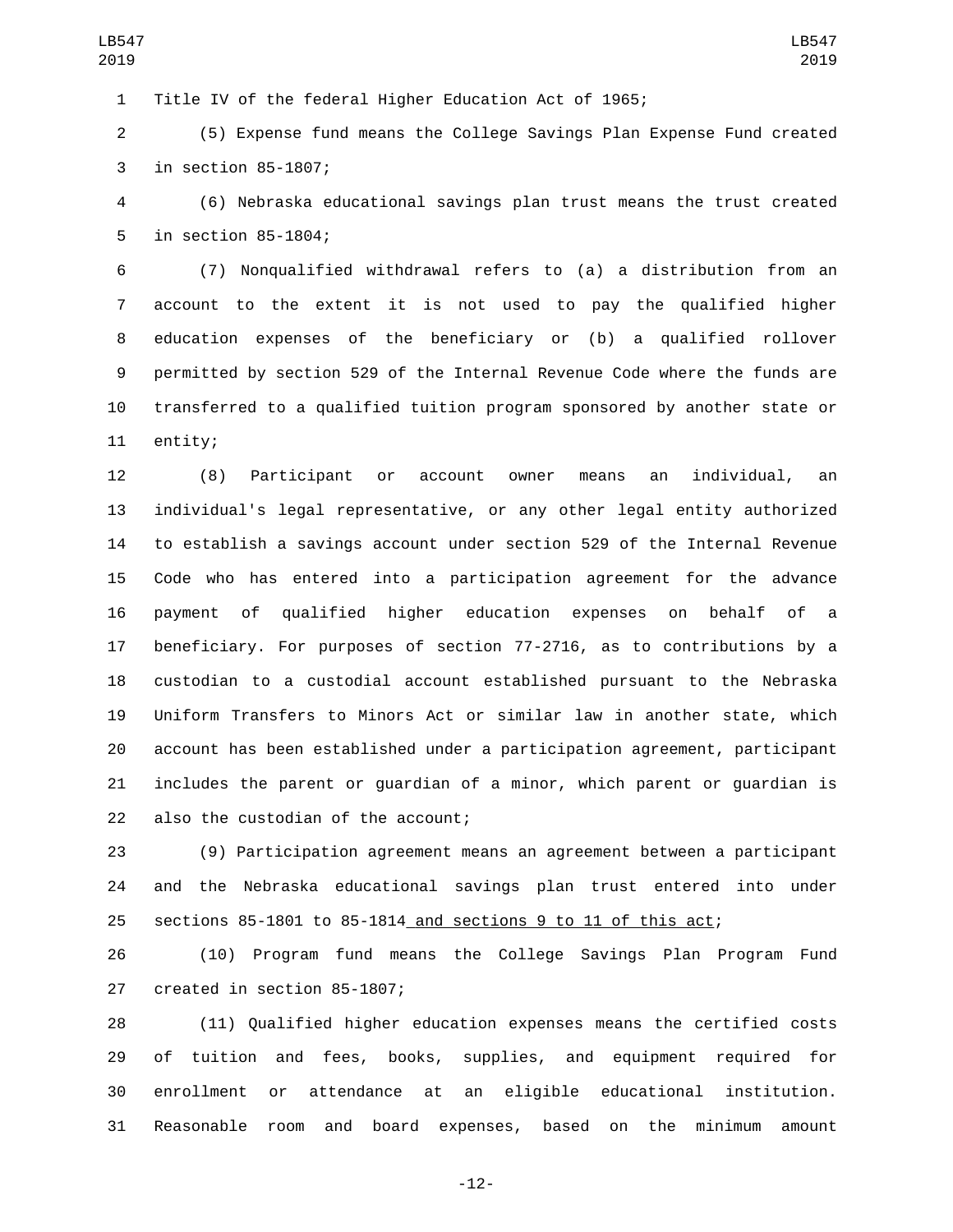applicable for the eligible educational institution during the period of enrollment, shall be included as qualified higher education expenses for those students enrolled on at least a half-time basis. In the case of a special needs beneficiary, expenses for special needs services incurred in connection with enrollment or attendance at an eligible educational institution shall be included as qualified higher education expenses. Expenses paid or incurred in 2009 or 2010 for the purchase of computer technology or equipment or Internet access and related services, subject to the limitations set forth in section 529 of the Internal Revenue Code, shall be included as qualified higher education expenses. Qualified higher education expenses does not include any amounts in excess of those allowed by section 529 of the Internal Revenue Code;

 (12) Section 529 of the Internal Revenue Code means such section of the code and the regulations interpreting such section; and

 (13) Tuition and fees means the quarter or semester charges imposed 16 to attend an eligible educational institution.

 Sec. 4. Section 85-1804, Reissue Revised Statutes of Nebraska, is 18 amended to read:

 85-1804 The Nebraska educational savings plan trust is created. The State Treasurer is the trustee of the trust and as such is responsible for the administration, operation, and maintenance of the program and has all powers necessary to carry out and effectuate the purposes, objectives, and provisions of sections 85-1801 to 85-1814 and sections 9 24 to 11 of this act pertaining to the administration, operation, and maintenance of the trust and program, except that the state investment officer shall have fiduciary responsibility to make all decisions regarding the investment of the money in the administrative fund, expense fund, and program fund, including the selection of all investment options and the approval of all fees and other costs charged to trust assets except costs for administration, operation, and maintenance of the trust as appropriated by the Legislature, pursuant to the directions,

-13-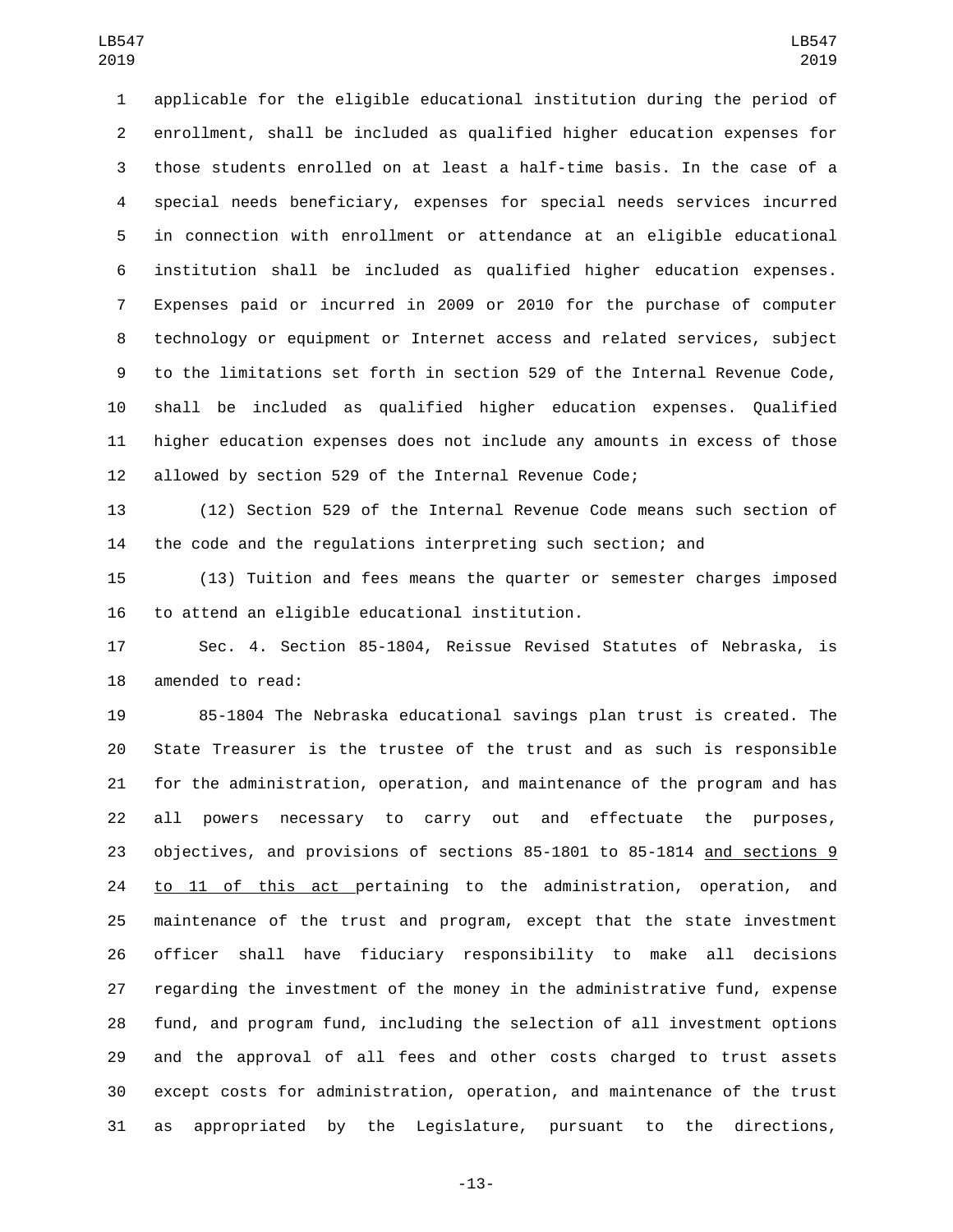guidelines, and policies established by the Nebraska Investment Council. The State Treasurer may adopt and promulgate rules and regulations to provide for the efficient administration, operation, and maintenance of the trust and program. The State Treasurer shall not adopt and promulgate rules and regulations that in any way interfere with the fiduciary responsibility of the state investment officer to make all decisions regarding the investment of money in the administrative fund, expense fund, and program fund. The State Treasurer or his or her designee shall 9 have the power to:

 (1) Enter into agreements with any eligible educational institution, the state, any federal or other state agency, or any other entity to implement sections 85-1801 to 85-1814 and sections 9 to 11 of this act, except agreements which pertain to the investment of money in the administrative fund, expense fund, or program fund;

(2) Carry out the duties and obligations of the trust;

 (3) Carry out studies and projections to advise participants regarding present and estimated future qualified higher education expenses and levels of financial participation in the trust required in order to enable participants to achieve their educational funding 20 objectives;

 (4) Participate in any federal, state, or local governmental program 22 for the benefit of the trust;

 (5) Procure insurance against any loss in connection with the property, assets, or activities of the trust as provided in section 81-8,239.01;25

(6) Enter into participation agreements with participants;

 (7) Make payments to eligible educational institutions pursuant to participation agreements on behalf of beneficiaries;

 (8) Make distributions to participants upon the termination of participation agreements pursuant to the provisions, limitations, and restrictions set forth in sections 85-1801 to 85-1814 and sections 9 to

-14-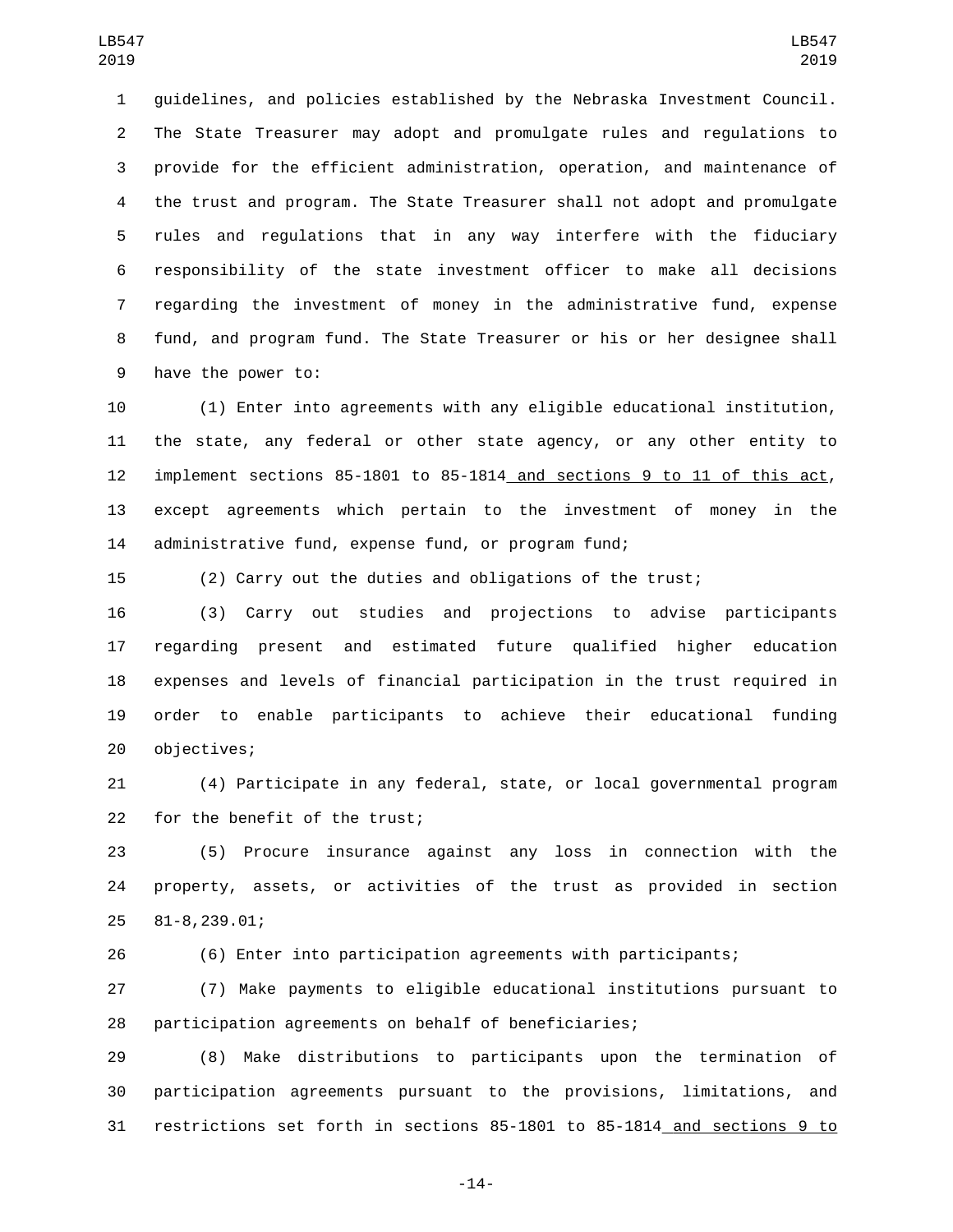$11$  of this act;

 (9) Contract for goods and services and engage personnel as necessary, including consultants, actuaries, managers, legal counsels, and auditors for the purpose of rendering professional, managerial, and technical assistance and advice regarding trust administration and operation, except contracts which pertain to the investment of the 7 administrative, expense, or program funds; and

 (10) Establish, impose, and collect administrative fees and charges in connection with transactions of the trust, and provide for reasonable service charges, including penalties for cancellations and late payments 11 with respect to participation agreements.

 The Nebraska Investment Council may adopt and promulgate rules and regulations to provide for the prudent investment of the assets of the trust. The council or its designee also has the authority to select and enter into agreements with individuals and entities to provide investment advice and management of the assets held by the trust, establish investment guidelines, objectives, and performance standards with respect to the assets held by the trust, and approve any fees, commissions, and expenses, which directly or indirectly affect the return on assets.

 Sec. 5. Section 85-1806, Reissue Revised Statutes of Nebraska, is 21 amended to read:

 85-1806 The Nebraska educational savings plan trust may enter into participation agreements with participants on behalf of beneficiaries 24 pursuant to the following terms and conditions:

 (1) A participation agreement shall authorize a participant to make contributions to an account which is established for the purpose of meeting the qualified higher education expenses of a beneficiary as allowed by section 529 of the Internal Revenue Code. A participant shall not be required to make an annual contribution on behalf of a beneficiary, shall not be subject to minimum contribution requirements, and shall not be required to maintain a minimum account balance. The

LB547 

-15-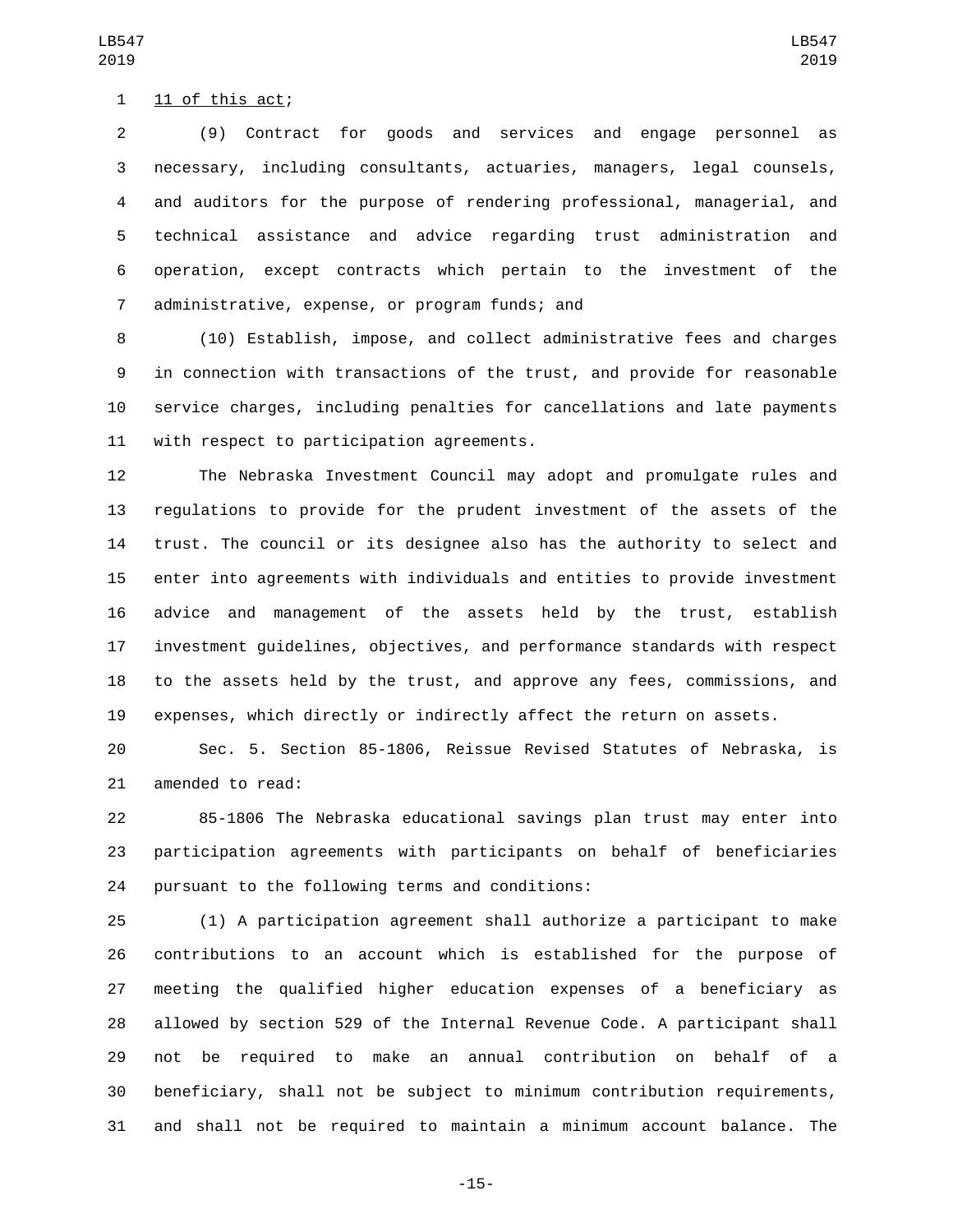maximum contribution shall not exceed the amount allowed under section 529 of the Internal Revenue Code. The State Treasurer may set a maximum cumulative contribution, as necessary, to maintain compliance with section 529 of the Internal Revenue Code. Participation agreements may be amended to provide for adjusted levels of contributions based upon changed circumstances or changes in educational plans or to ensure compliance with section 529 of the Internal Revenue Code or any other 8 applicable laws and regulations;

 (2) Beneficiaries designated in participation agreements shall meet the requirements established by the trustee and section 529 of the 11 Internal Revenue Code;

 (3) Payment of benefits provided under participation agreements shall be made in a manner consistent with section 529 of the Internal 14 Revenue Code;

 (4) The execution of a participation agreement by the trust shall not guarantee in any way that qualified higher education expenses will be equal to projections and estimates provided by the trust or that the beneficiary named in any participation agreement will (a) be admitted to an eligible educational institution, (b) if admitted, be determined a resident for tuition purposes by the eligible educational institution, (c) be allowed to continue attendance at the eligible educational institution following admission, or (d) graduate from the eligible 23 educational institution;

 (5) A beneficiary under a participation agreement may be changed as permitted under the rules and regulations adopted under sections 85-1801 to 85-1814 and sections 9 to 11 of this act and consistent with section 529 of the Internal Revenue Code upon written request of the participant as long as the substitute beneficiary is eligible for participation. Participation agreements may otherwise be freely amended throughout their term in order to enable participants to increase or decrease the level of participation, change the designation of beneficiaries, and carry out

-16-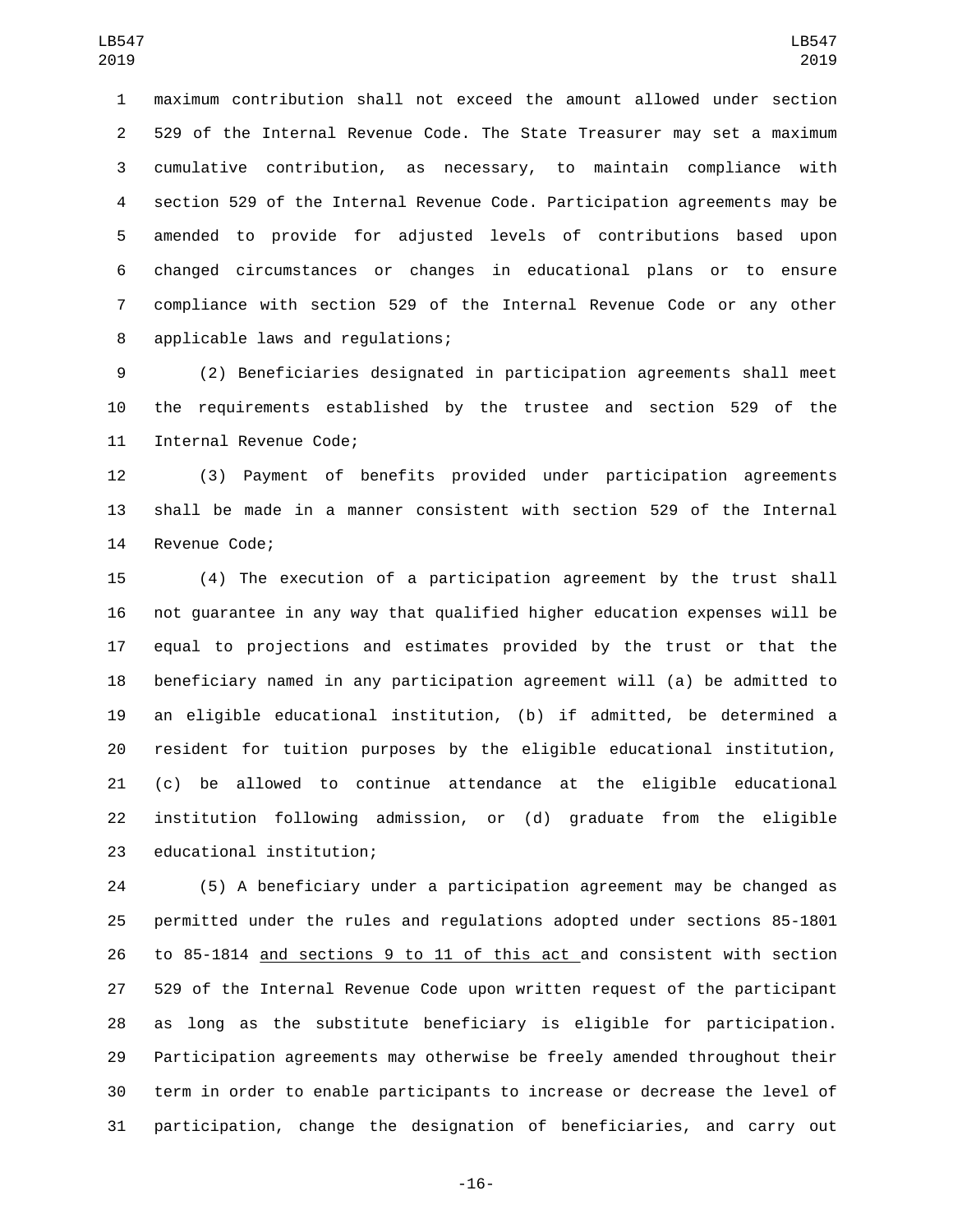similar matters as authorized by rule and regulation; and

 (6) Each participation agreement shall provide that the participation agreement may be canceled upon the terms and conditions and upon payment of applicable fees and costs set forth and contained in the 5 rules and regulations.

 Sec. 6. Section 85-1809, Reissue Revised Statutes of Nebraska, is 7 amended to read:

 85-1809 (1) A participant retains ownership of all contributions made under a participation agreement up to the date of utilization for payment of qualified higher education expenses for the beneficiary. Notwithstanding any other provision of law, any amount credited to any account is not susceptible to any levy, execution, judgment, or other operation of law, garnishment, or other judicial enforcement, and the amount is not an asset or property of either the participant or the beneficiary for the purposes of any state insolvency or inheritance tax laws. All income derived from the investment of the contributions made by the participant shall be considered to be held in trust for the benefit 18 of the beneficiary.

 (2) If the program created by sections 85-1801 to 85-1814 and sections 9 to 11 of this act is terminated prior to payment of qualified higher education expenses for the beneficiary, the participant is entitled to receive the fair market value of the account established in 23 the program.

 (3) If the beneficiary graduates from an eligible educational institution and a balance remains in the participant's account, any remaining funds may be transferred as allowed by rule or regulation, subject to the provisions of section 529 of the Internal Revenue Code, as well as any other applicable state or federal laws or regulations.

 (4) The eligible educational institution shall obtain ownership of the payments made for the qualified higher education expenses paid to the institution at the time each payment is made to the institution.

-17-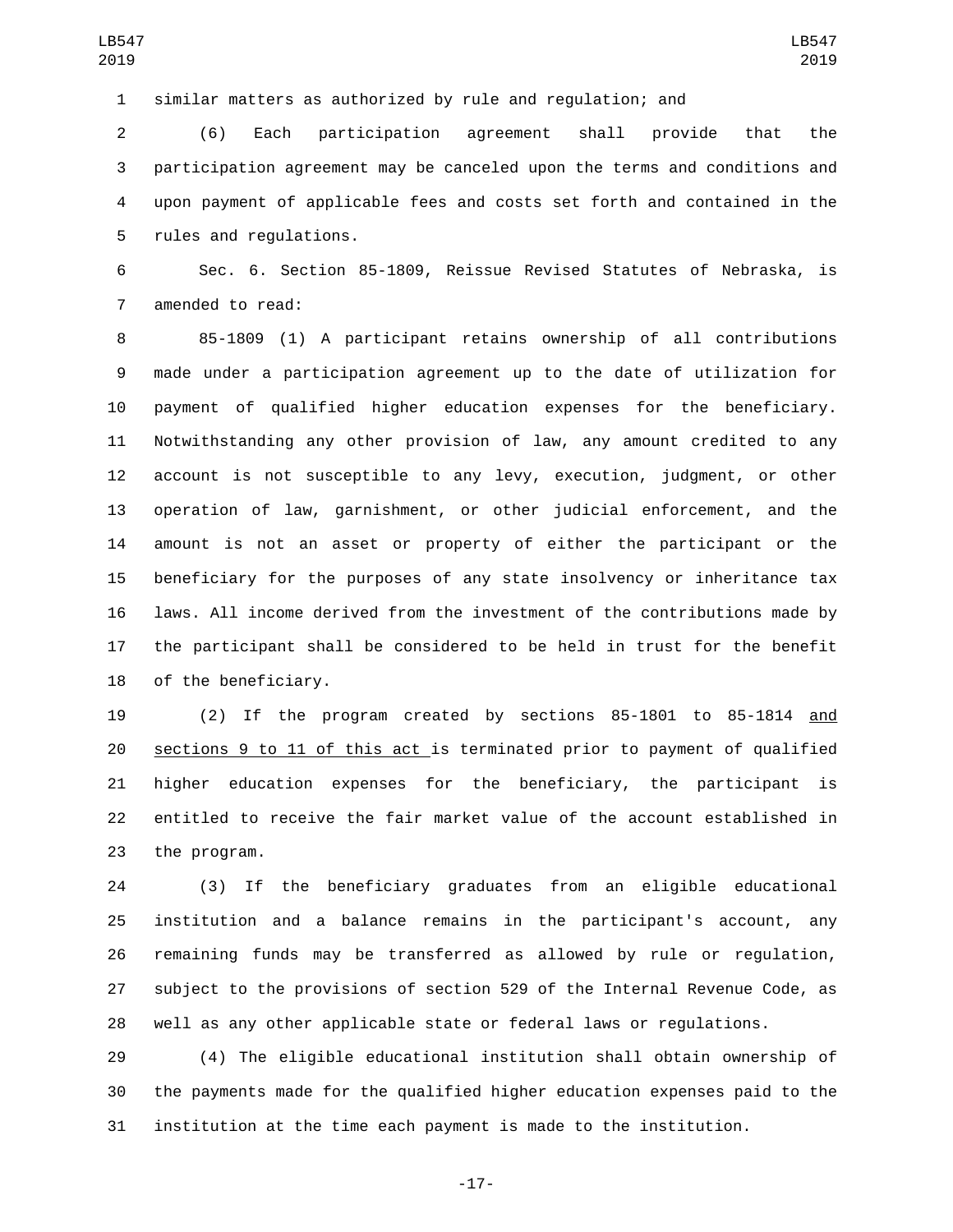(5) Any amounts which may be paid to any person or persons pursuant to the Nebraska educational savings plan trust but which are not listed 3 in this section are owned by the trust.

 (6) A participant may transfer ownership rights to another eligible participant, including a gift of the ownership rights to a minor beneficiary. The transfer shall be made and the property distributed in accordance with the rules and regulations or with the terms of the 8 participation agreement.

 (7) A participant shall not be entitled to utilize any interest in the Nebraska educational savings plan trust as security for a loan.

 (8) The Nebraska educational savings plan trust may accept transfers of cash investments from a custodian under the Nebraska Uniform Transfers to Minors Act or any other similar laws under the terms and conditions 14 established by the trustee.

 (9) A participant may designate a successor account owner to succeed to all of the participant's rights, title, and interest in an account, including the right to change the account beneficiary, upon the death or legal incapacity of the participant. If a participant dies or becomes legally incapacitated and has failed to name a successor account owner, the account beneficiary shall become the account owner.

 (10) Upon the death of a beneficiary, the participant may change the beneficiary on the account, transfer assets to another beneficiary who is a member of the family of the former beneficiary, or request a 24 nonqualified withdrawal.

 Sec. 7. Section 85-1812, Reissue Revised Statutes of Nebraska, is 26 amended to read:

 85-1812 (1) For federal income tax purposes, the Nebraska educational savings plan trust shall be considered a qualified state tuition program exempt from taxation pursuant to section 529 of the Internal Revenue Code. The trust meets the requirements of section 529(b) 31 of the Internal Revenue Code as follows:

-18-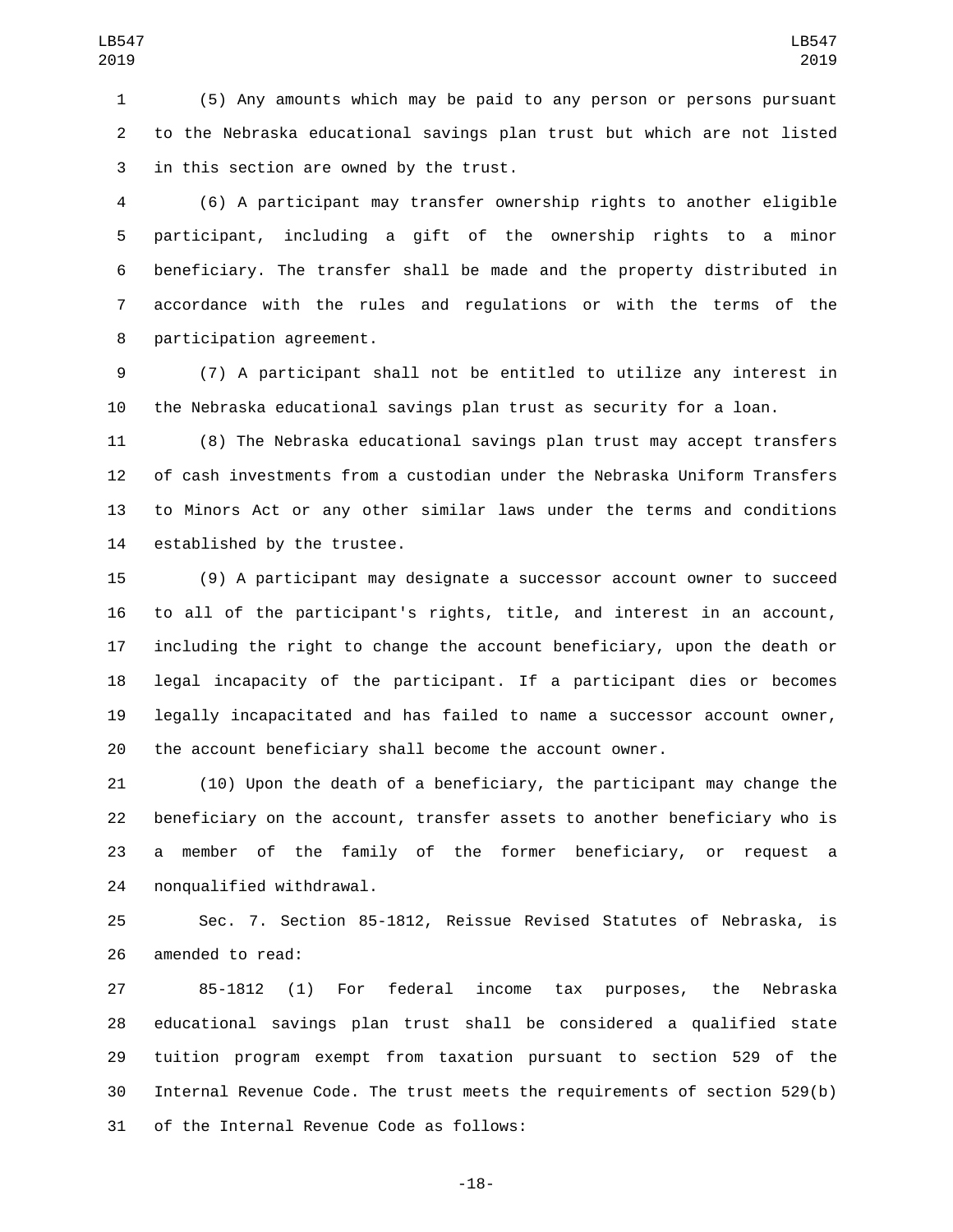(a) Pursuant to section 85-1806, a participant may make contributions to an account which is established for the purpose of meeting the qualified higher education expenses of the designated 4 beneficiary of the account;

 (b) Pursuant to section 85-1806, a maximum contribution level is 6 established;

 (c) Pursuant to section 85-1807, a separate account is established 8 for each beneficiary;

 (d) Pursuant to section 85-1807, contributions may only be made in 10 the form of cash;

 (e) Pursuant to section 85-1807, a participant or beneficiary shall not provide investment direction regarding program contributions or 13 earnings held by the trust;

 (f) Penalties are provided on distributions of earnings which are: (i) Not used for qualified higher education expenses of the beneficiary; (ii) made on account of the death of the designated beneficiary if the distribution is not transferred to another beneficiary or paid to the estate of the beneficiary; (iii) not made on account of the permanent disability or mental incapacity of the designated beneficiary; or (iv) made due to scholarship, allowance, or payment receipt in excess of the 21 scholarship, allowance, or payment receipt; and

 (g) Pursuant to section 85-1809, a participant shall not pledge any 23 interest in the trust as security for a loan.

 (2) State income tax treatment of the Nebraska educational savings plan trust shall be as provided in section 77-2716.

 (3) For purposes of federal gift and generation-skipping transfer taxes, contributions to an account are considered a completed gift from the contributor to the beneficiary. This subsection shall not apply to 29 any state matching grants made pursuant to section 11 of this act.

 Sec. 8. Section 85-1814, Reissue Revised Statutes of Nebraska, is 31 amended to read:

-19-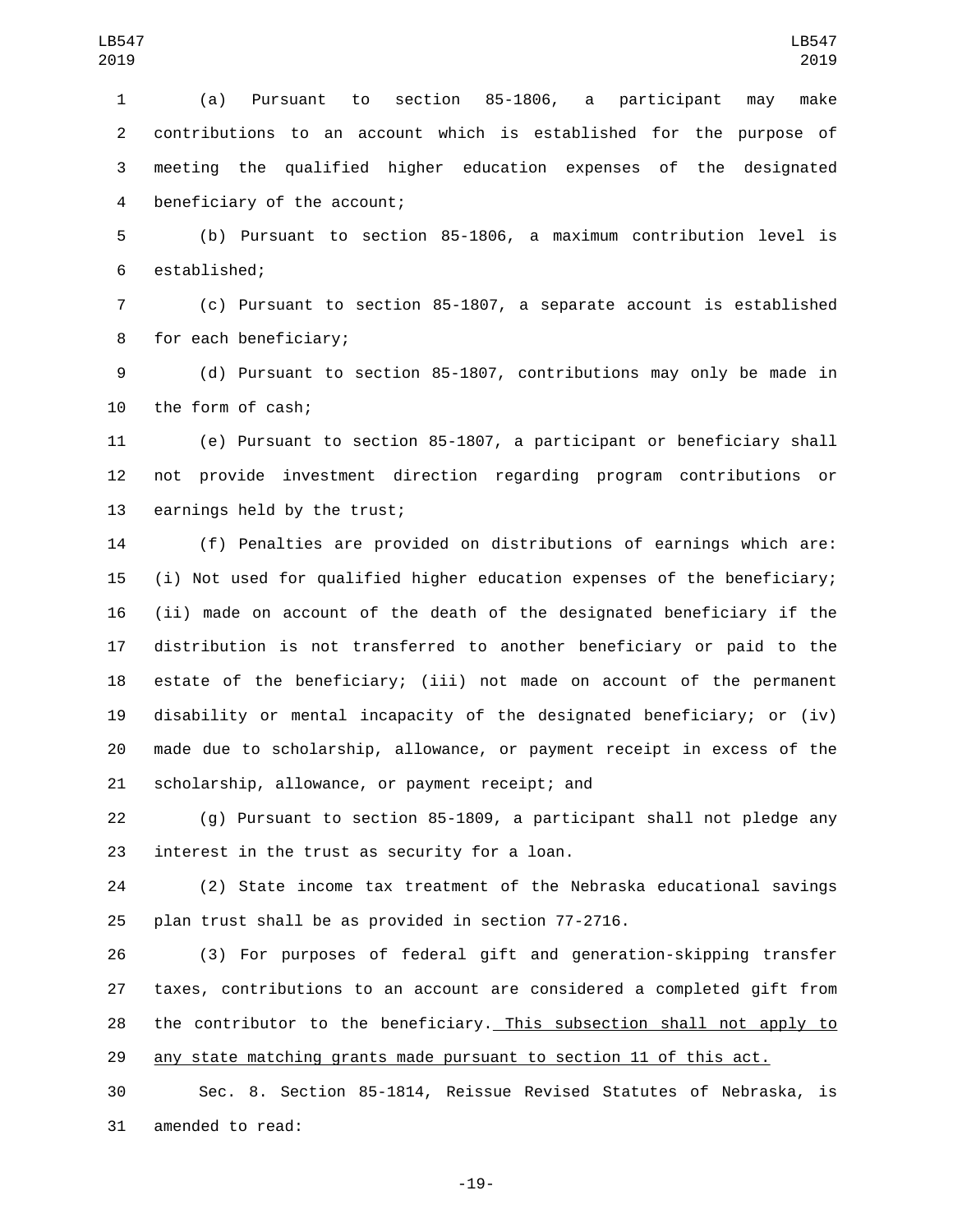85-1814 Nothing in sections 85-1801 to 85-1814 and sections 9 to 11 2 of this act 8<del>5-1813</del> shall be deemed to prohibit both resident and nonresident participants and designated beneficiaries from being eligible to participate in and benefit from the Nebraska educational savings plan trust and program. It is the intent of the Legislature that funds and income credited to the program fund are fully portable and may be used at any eligible educational institution.7

 Sec. 9. (1) For purposes of this section, qualified private contribution means a contribution from an individual or private entity which is made for the purpose of providing an ongoing source of funding for the College Savings Plan Matching Grant Program established in 12 section 11 of this act.

 (2) There is hereby established in the state treasury a trust fund to be known as the College Savings Plan Endowment Fund. The fund shall be administered by the State Treasurer and shall consist of qualified private contributions and any amounts appropriated or transferred to the fund by the Legislature. Any money in the fund available for investment shall be invested by the state investment officer pursuant to the Nebraska Capital Expansion Act and the Nebraska State Funds Investment Act. No portion of the principal of the fund shall be expended for any purpose except investment pursuant to this subsection.

 (3) Until July 1, 2020, the State Treasurer shall accept qualified private contributions and shall credit all such contributions received to 24 the College Savings Plan Endowment Fund. On such date, the State Treasurer shall determine the total amount of qualified private contributions received under this subsection and shall transfer an equal amount from the General Fund to the College Savings Plan Endowment Fund.

 (4) All investment earnings from the College Savings Plan Endowment Fund shall be credited to the College Savings Plan Cash Fund.

 Sec. 10. (1) The College Savings Plan Cash Fund is created. The fund shall be administered by the State Treasurer and shall consist of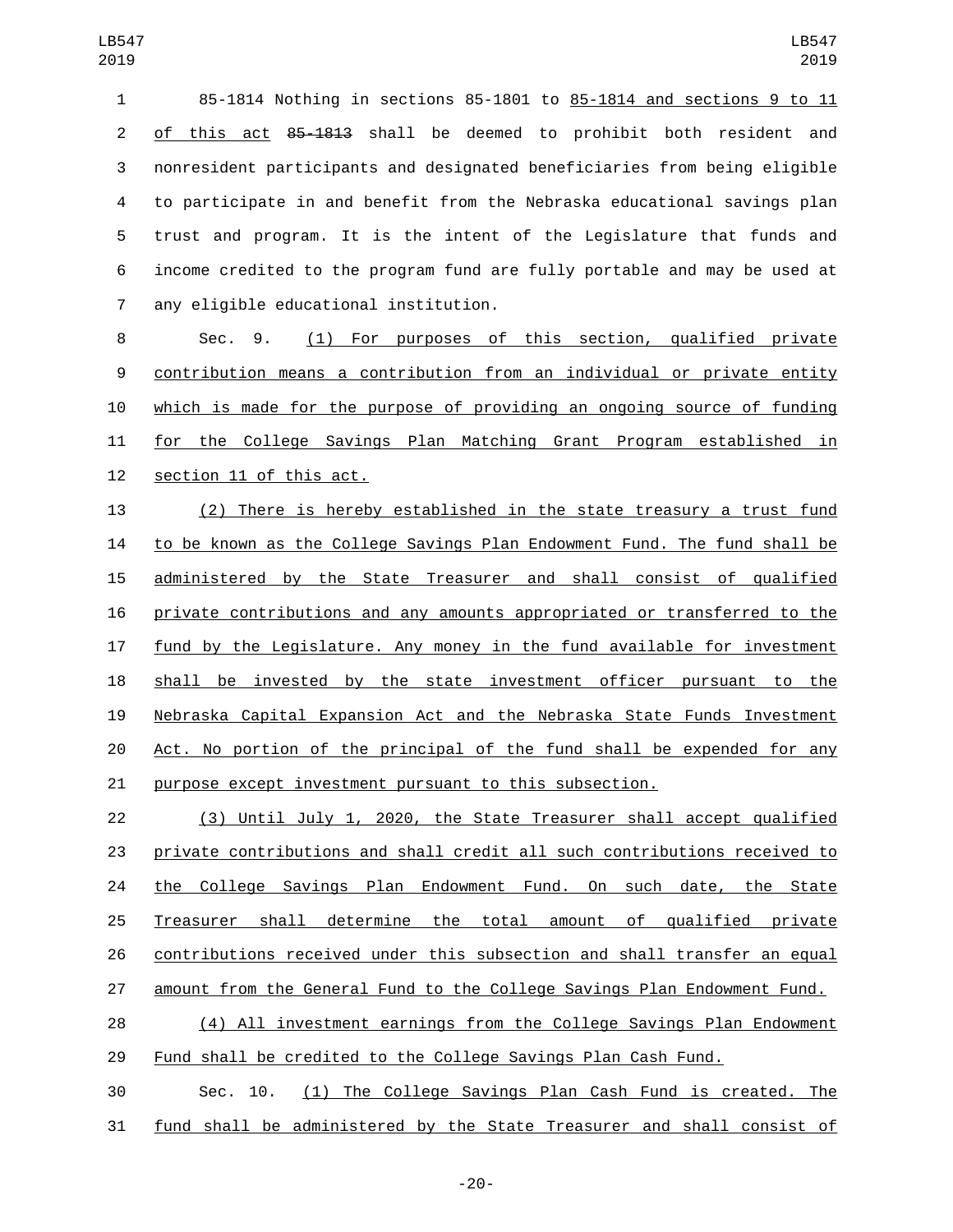all funds credited from the College Savings Plan Endowment Fund pursuant

to section 9 of this act and any other money appropriated or transferred

3 to the fund by the Legislature.

 (2) The College Savings Plan Cash Fund shall be used to provide state matching grants under the College Savings Plan Matching Grant Program established in section 11 of this act. Any money in the fund available for investment shall be invested by the state investment officer pursuant to the Nebraska Capital Expansion Act and the Nebraska 9 State Funds Investment Act.

 Sec. 11. (1) There is hereby established the College Savings Plan Matching Grant Program. The purpose of the program is to encourage contributions to accounts established under the Nebraska educational savings plan trust for the benefit of individuals with limited means. The State Treasurer shall implement and administer the program.

 (2) A participant shall be eligible for the program if the beneficiary for whom contributions are made is part of a family whose household income for the most recently completed taxable year is not more than three hundred percent of the federal poverty level.

 (3) Applications for participation in the program shall be submitted to the State Treasurer on forms prescribed by the State Treasurer. If the requirements of subsection (2) of this section are met, the State Treasurer shall approve the application and notify the applicant of the 23 approval.

 (4) Any participant who is approved for the program under subsection (3) of this section must resubmit an application each year thereafter and be reapproved in order to continue participation in the program.

 (5) If a participant is approved for the program, any contribution made by such participant under the program shall be matched with grant 29 funds provided by the State of Nebraska. The matching grant shall be 30 equal to:

(a) One hundred percent of the participant's contribution if the